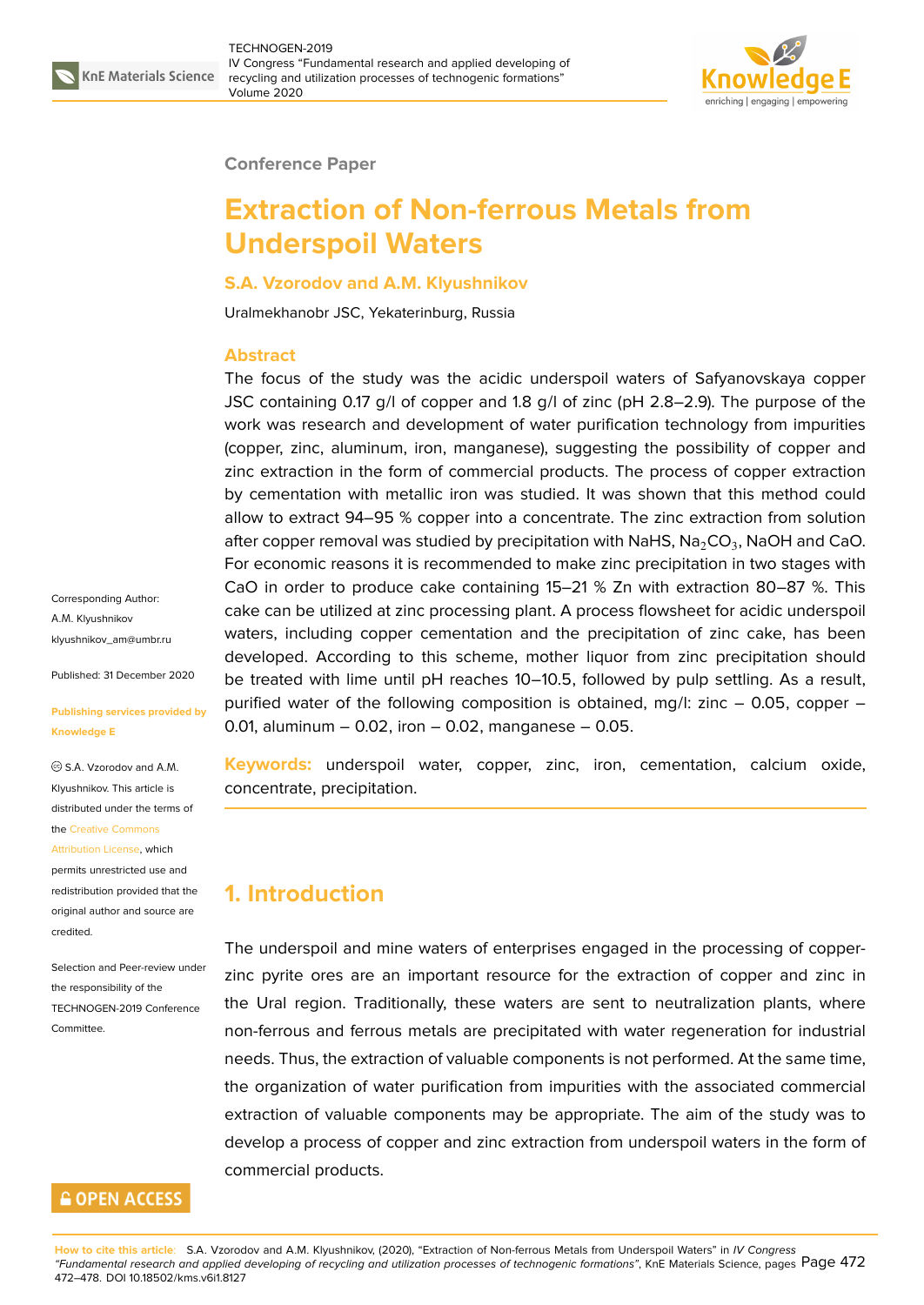## **2. Results and Discussion**

The object of the study was acid underspoil waters of Safyanovskaya copper JSC. The main valuable raw materials of these waters were copper and zinc. The initial solution had the following composition (according to the analytical laboratory of Uralmekhanobr JSC), g/l: 0.168 Cu, 1.71 Zn, 1.65 K, 0.05 Na, 4.20 Mg, 0.84 Al, 0.23 Fe(III), 0.21 Mn, 0.60 Ca. рН of solution was 2.8–2.9.

In this work the extraction of copper and zinc in the form of insoluble substances was developed. Extraction of copper was carried out by cementation with an iron according to the equation [1]

$$
Fe + CuSO_4 = Cu \downarrow + FeSO_4 \tag{1}
$$

It was necess[ar](#page-6-0)y to obtain a copper concentrate with a minimum copper content of 15 % that satisfied the grade KM7 according to GOST R 52998–2008. Zinc concentrate according to GOST 5492–2012 must contain at least 45 % zinc. At the same time, in accordance with works [2, 3] it was pointed out that effective processing of zinc products by Waeltz process was possible while the content of the zinc in concentrate was at least 15–20 %. Therefore, in order to obtain zinc precipitates a wide range of available precipitating re[ag](#page-6-1)[en](#page-6-2)ts was used, as follows: sodium hydrosulfide, sodium hydroxide, soda, lime.

Processes of precipitation proceeds with the following equations in accordance to [4]:

$$
ZnSO_4 + NaHS = ZnS\downarrow + NaHSO_4,
$$
 (2)

$$
ZnSO4 + 2NaOH = Zn(OH)2 + Na2SO4,
$$
 (3)

$$
ZnSO4 + Na2CO3 = ZnCO3 + Na2SO4,
$$
\n(4)

$$
ZnSO4 + CaO + 3H2O = Zn(OH)2 \downarrow + CaSO4 \cdot 2H2O \downarrow.
$$
 (5)

It was proposed to carry out cementation in two ways. The first method involved the use of reactor where iron powder was administered during stirring. Iron powder was produced in large quantities by spraying metal under pressure. In compliance to the first method, commercial powder of minus 200 µm size was used. Cementation was carried out in a laboratory reactor with a capacity of 2 liters.

The second method was cementing on a jigging machine with iron scrap loaded on sieves. It was assumed that when acidic water is supplied to pulsating sieves loaded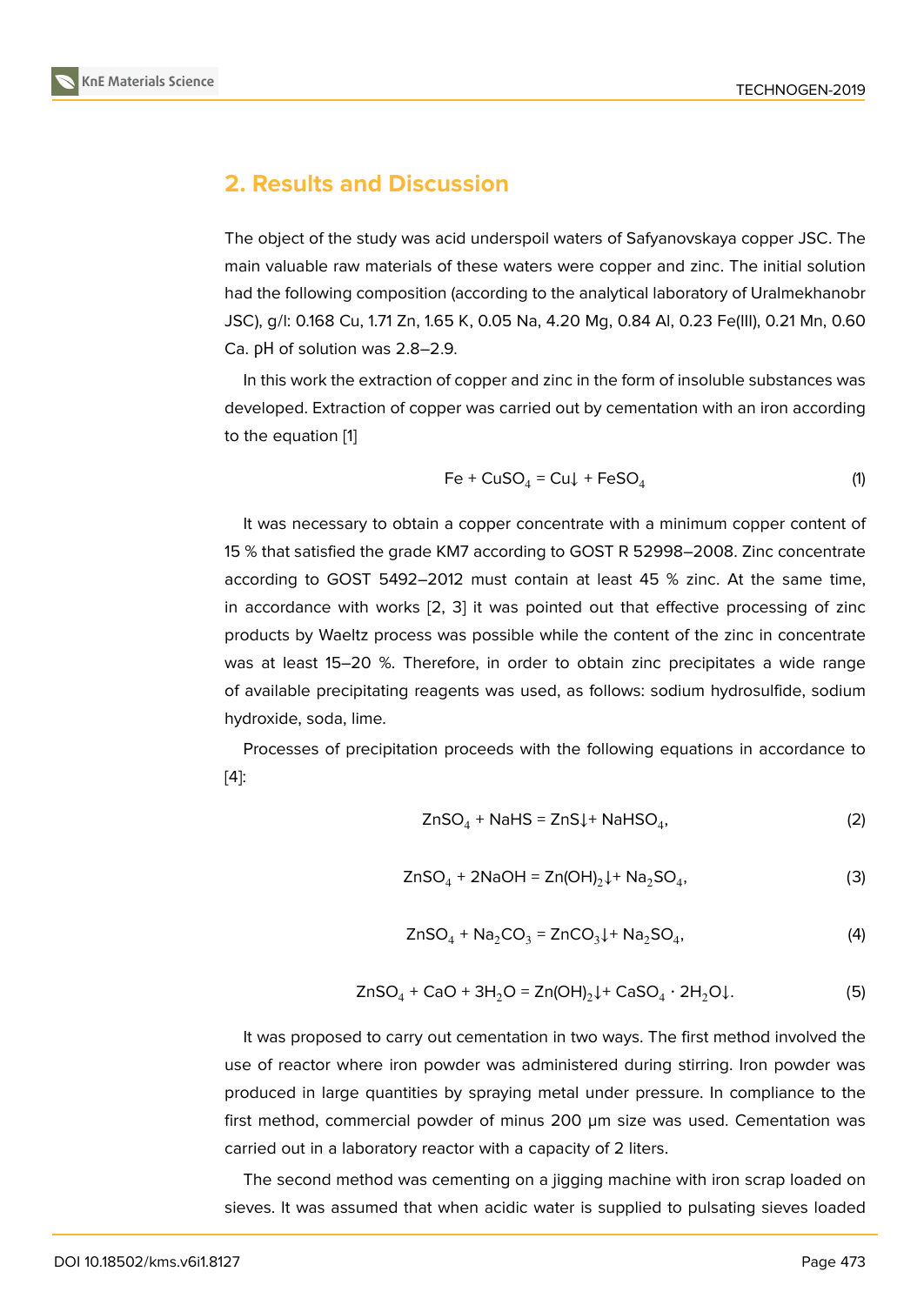with scrap, copper cementation would occur with subsequent cleaning of the scrap surface from the resulting copper. In this case, copper would be partially collected in the concentrate collector and discharged together with mother liquor in the form of fine slurry. For cementation, a laboratory jigging machine with movable sieves of the MOD-0.02 SKL brand was used. Machine was equipped with 2 sieves with sieving area of 10 cm $^2$  each. Iron scrap with a specific surface area of 0.2–0.6 m $^2$ /kg was used as a cementing agent.

While carrying out the cementation process with iron powder, the effect of powder consumption and the duration of cementation were studied. It was found that the optimal duration of the process is 0.5 hours. The optimal consumption of iron is 1.5 g/l, which one can see from the data presented in Figure 1. This was ensured by obtaining solutions with a copper content of 5–10 mg/l, while the extraction of copper to concentrate was 94–97 %.

While carrying out cementation on a jig[g](#page-2-0)ing machine, the aim was to select such conditions that would ensure stable production of a minimum concentration in the mother liquor over time. We studied the effect of mortar feed rate, scrap loading mass and chamber pulsation frequency on cementation rates. In the optimum mode found, about 350 l of the solution was processed. The copper content in the mother liquor deposition could not be obtained below 30 mg/l (corresponding to a recovery of about 82 %).



<span id="page-2-0"></span>Figure 1: The influence of the iron powder consumption on the content (1) and extraction (2) of copper in cementate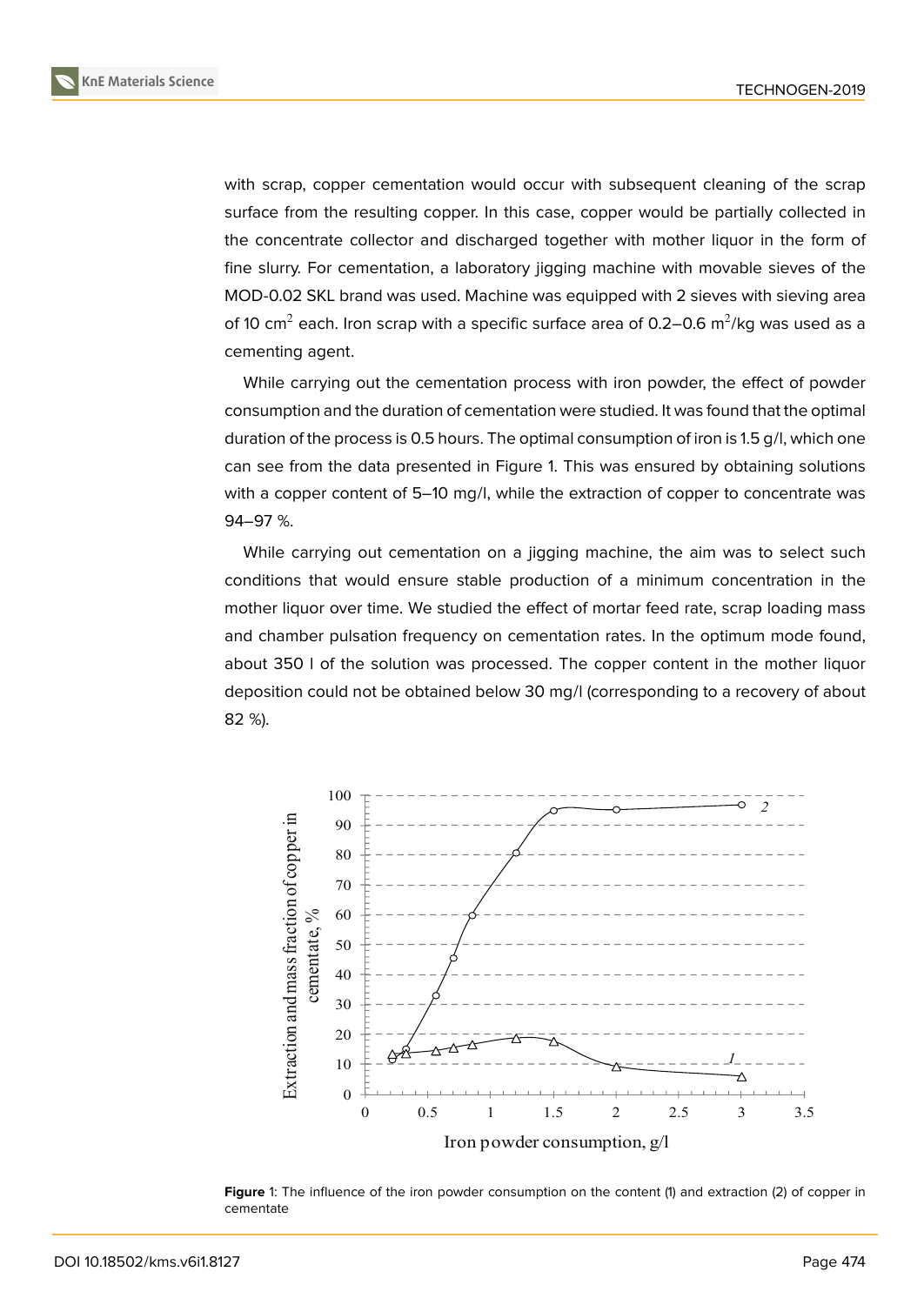

The phase composition of the optimally prepared and water-washed cementates was determined by the X-ray diffraction method using a XRD 7000 Shimadzu diffractometer. The composition is shown in Table 1. The data in Table 1 explains why low recovery is achieved using the jigging machine. Obviously, a higher recovery is achieved with an excess of iron in the system, which is easily controlled by introducing an excess of iron powder into the pulp. In the jigging machine the cementate is separated from the scrap and carried out in a stream.

| Substance              | Material composition of precipitate obtained by various<br>cementation modes, %wt. |                       |
|------------------------|------------------------------------------------------------------------------------|-----------------------|
|                        | using iron powder                                                                  | using scrap in jigger |
| Metallic iron          | 36                                                                                 | 5                     |
| Metallic copper        | 18                                                                                 | 27                    |
| Basic aluminum sulfate | 27                                                                                 | 53                    |
| Cuprospinel            | 8                                                                                  | 4                     |
| Goethite               | 5                                                                                  | 5                     |
| <b>Bassanite</b>       | 4                                                                                  | 4                     |
| Wustite                | っ                                                                                  | っ                     |

TABLE 1: Phase composition of cemented copper

As a result, the content of excessive metallic iron in cemented copper obtained in the jigger is less than that obtained one using iron powder in reactor.

The resulting cementate is significantly diluted with unreacted iron, as well as with precipitated aluminum and calcium sulfates (bassanite), which are not removed during subsequent washing. Cementation is characterized by an increased specific consumption of iron for chemical reactions, corresponding to at least 7.0–7.5 kg per 1 kg of copper. This consumption is explained by the occurrence of side processes in accordance with the stoichiometry of reactions:

$$
Fe + H_2SO_4 = FeSO_4 + H_2\uparrow,
$$
 (6)

$$
Fe + Fe_2(SO_4)_3 = 3FeSO_4.
$$
 (7)

Zinc was developed from copper purified solution of the following composition, g/l: 0.01 Cu, 0.05 Fe(III), 1.30 Fe(II), 1.8 Zn, 1.5 K, 0.05 Na, 3.98 Mg, 0.60 Al, 0.18 Mn, 0.64 Ca. When zinc precipitation with sodium hydrosulfide was developed a precipitate was obtained with a zinc content of up to 49–51 % with an extracting of zinc 99 % from the solution. However, it was not possible to solve the problems of sludge dewatering: when pressure filtration in a Labox 25 laboratory unit at an injection pressure of up to 1.6 MPa was carried out the solid phase did not stop at all on the tested tissues. This can be explained by the fineness of the sediment, the size of which was 90 %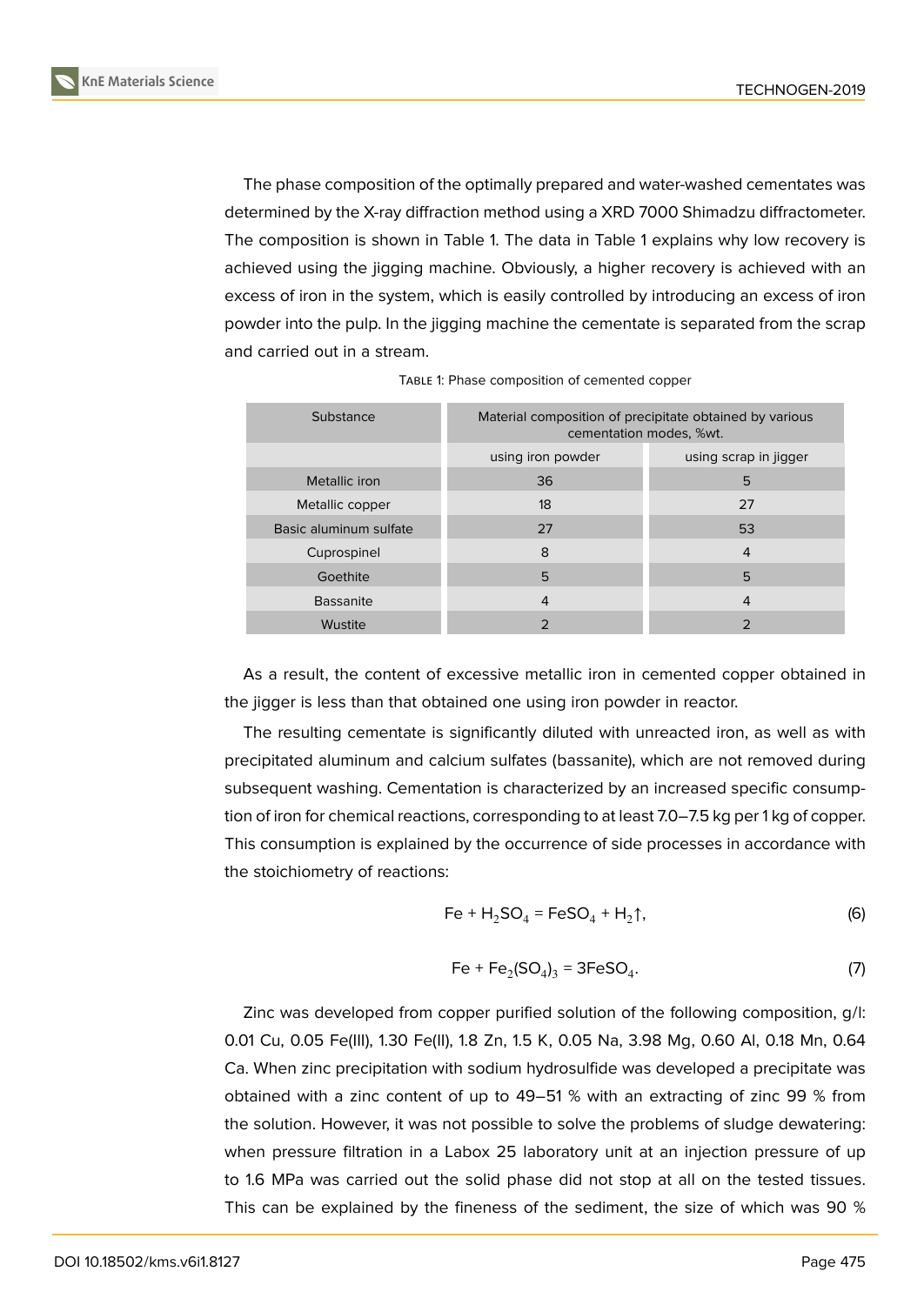

of the class minus 2 μm according to data obtained from the Helos laser composition analyzer. Therefore, precipitation of zinc sulfide is not recommended due to practical considerations.

Figures 2 and 3 show the results of zinc precipitation with 10 % sodium hydroxide, 10 % soda and 10% lime suspension.

While precipitation with soda and sodium hydroxide was developed it was possible to obtain precipitates with a zinc content of 14–16 %. Specific consumptions were the following (per 1 kg of zinc): Na<sub>2</sub>CO<sub>3</sub> – 17.7 kg/kg, NaOH – 7 kg/kg. With the use of CaO it was possible to obtain a zinc content of up to 6.3 % with a specific consumption of 5.1–5.3 kg/kg. Due to commercial considerations it was recommended to use CaO.



**Figure** 2: Zinc content in concentrate depending on pH: Na<sub>2</sub>CO<sub>3</sub> (1), NaOH (2), CaO (3)

Further studies have shown that zinc precipitation is better to be accomplished in two stages. Initially, lime cleaning of the solution from aluminum is carried out at pH 5.0–5.5 to obtain a dump cake. Further, a zinc product is obtained from the solution at a pH of 7.5–8.5. As a result, precipitates with higher zinc content (15–21 %) are obtained with the extraction of 80–87 %. The resulting precipitates are well filtered (specific filtration rate under vacuum was 0.7–0.8 t/(m $^2$ ·h)). After filtration and drying, the precipitates can be disposed of at zinc processing plants. It is recommended to treat water after zinc removal with lime until pH of 9.5–10.5 is reached and, after settling in settling ponds,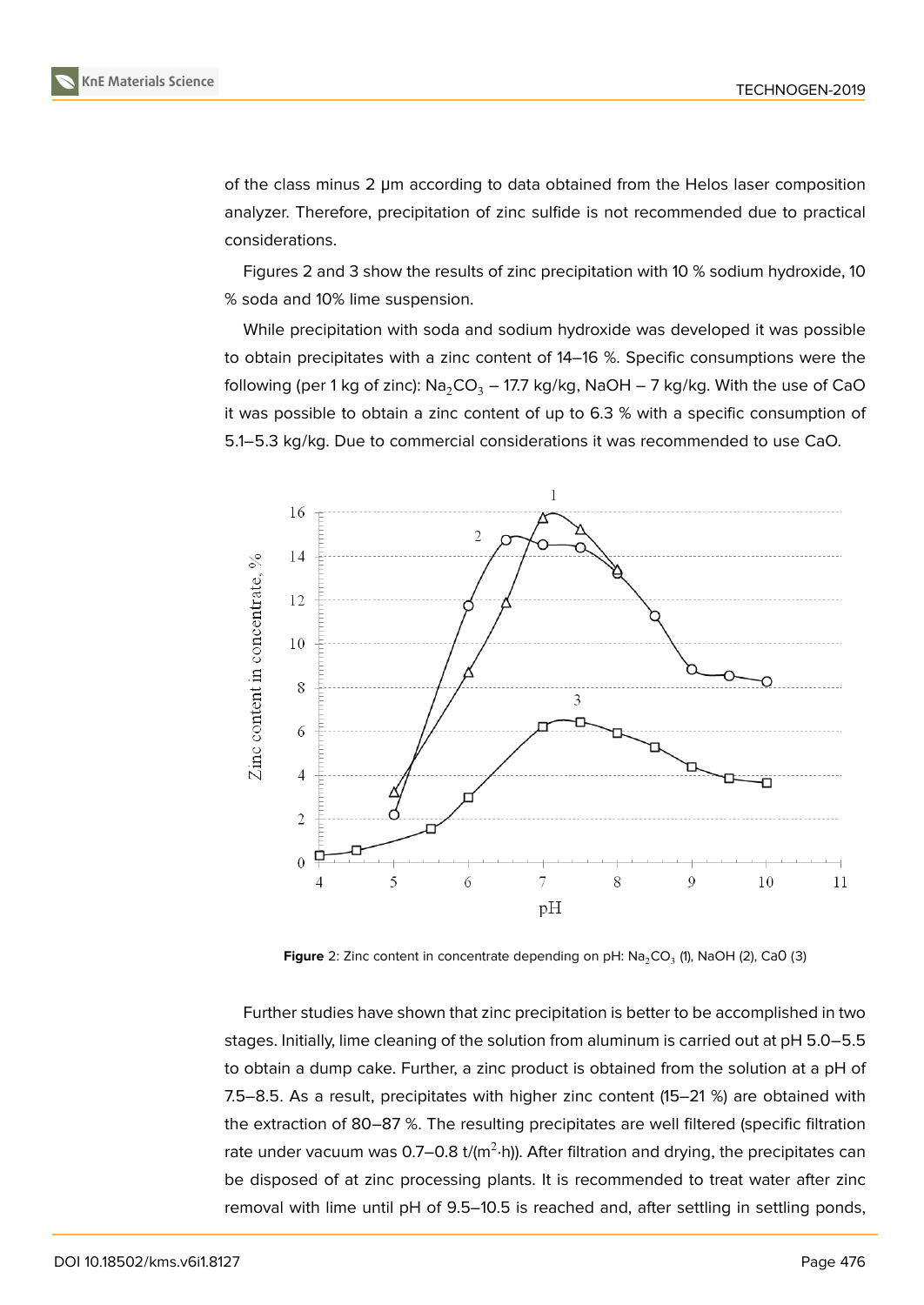



**Figure** 3: Extraction of zinc to concentrate depending on pH:  $\text{Na}_2\text{CO}_3$  (1), NaOH (2), CaO (3)

send it into circulation for technological use. It is shown that this pH range is optimal for deep cleaning of non-ferrous metal impurities. Final water after all stages of treatment is characterized by following composition, mg/l: 0.05 Zn, 0.01 Cu, 0.02 Al, <0.02 Fe, 0.05 Mn.

## **3. Conclusions**

It is founded that extraction of copper from underspoil water is advisable to accomplish in the form of copper cementate in case of the presence of cheap source of iron.

The most economical way of separating zinc from decontaminated underspoil water is to precipitate it with lime in the form of a hydrated cake.

After the release of zinc, the mother liquor is recommended to be sent to the existing neutralization station. It is recommended to carry out neutralization up to pH 10–10.5 in order to maximize purification from non-ferrous metals (copper, zinc, manganese).